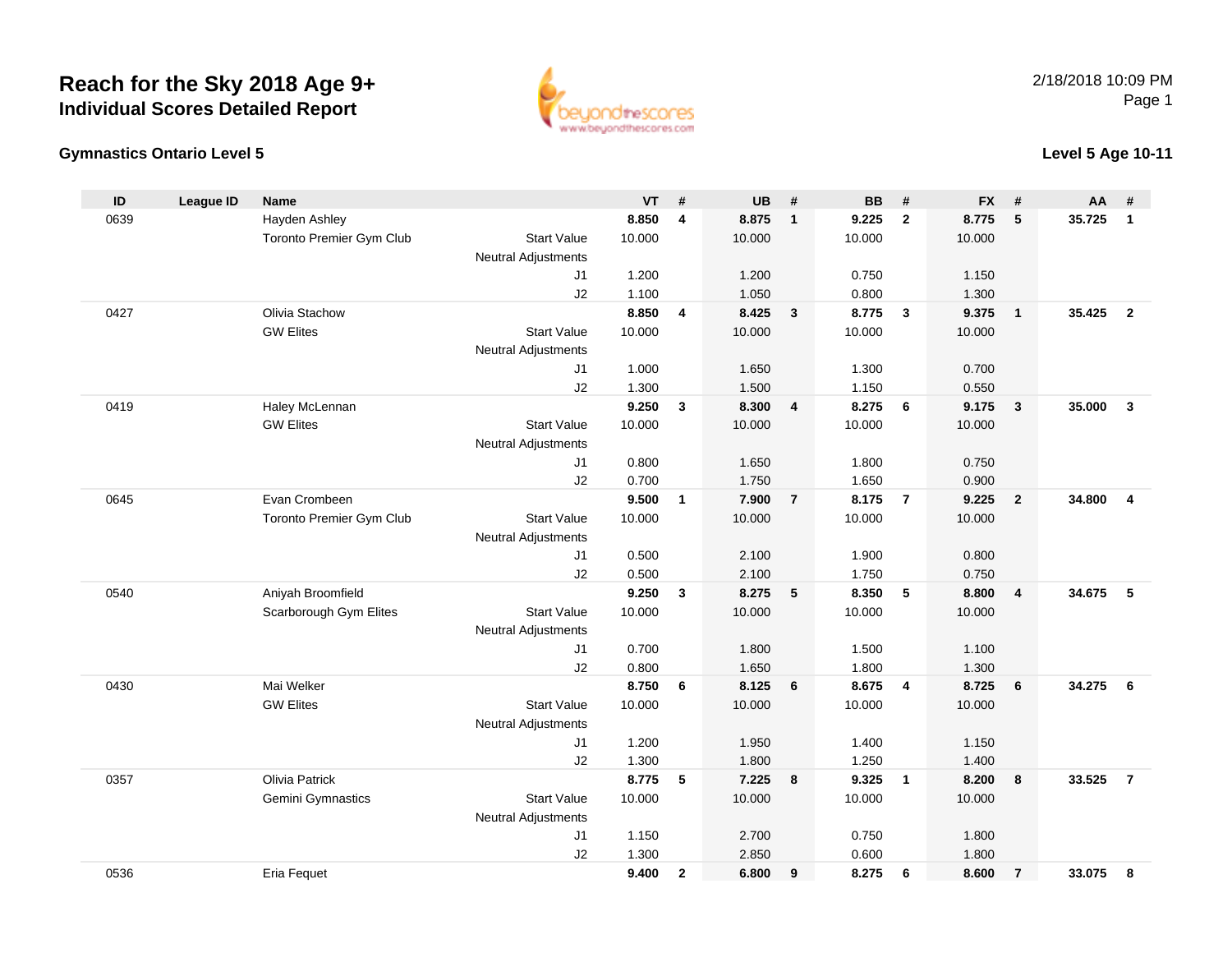

2/18/2018 10:09 PMPage 2

|      | Quinte Bay       | <b>Start Value</b><br><b>Neutral Adjustments</b> | 10.000 |                         | 10.000 |                         | 10.000   |   | 10.000 |    |        |   |
|------|------------------|--------------------------------------------------|--------|-------------------------|--------|-------------------------|----------|---|--------|----|--------|---|
|      |                  | J1                                               | 0.600  |                         | 3.100  |                         | 1.850    |   | 1.300  |    |        |   |
|      |                  | J2                                               | 0.600  |                         | 3.300  |                         | 1.600    |   | 1.500  |    |        |   |
| 0285 | Lauryn Mccrudden |                                                  | 9.400  | $\overline{\mathbf{2}}$ | 8.600  | $\overline{\mathbf{2}}$ | 7.650    | 8 | 7.000  | -9 | 32.650 | 9 |
|      | Cambridge Kips   | <b>Start Value</b>                               | 10.000 |                         | 10.000 |                         | 10.000   |   | 10.000 |    |        |   |
|      |                  | <b>Neutral Adjustments</b>                       |        |                         |        |                         | $-0.100$ |   |        |    |        |   |
|      |                  | J1                                               | 0.600  |                         | 1.200  |                         | 2.200    |   | 2.800  |    |        |   |
|      |                  | J2                                               | 0.600  |                         | 1.600  |                         | 2.300    |   | 3.200  |    |        |   |

#### **Gymnastics Ontario Level 5**

| ID   | <b>League ID</b> | <b>Name</b>              |                            | <b>VT</b>    | #                        | <b>UB</b> | #                        | <b>BB</b> | #                        | <b>FX</b>    | #                        | AA     | #                        |
|------|------------------|--------------------------|----------------------------|--------------|--------------------------|-----------|--------------------------|-----------|--------------------------|--------------|--------------------------|--------|--------------------------|
| 0550 |                  | Emma McQuaid             |                            | <b>X.XXX</b> | $\overline{\phantom{a}}$ | X.XXX     | $\overline{\phantom{a}}$ | X.XXX     | $\overline{\phantom{a}}$ | <b>X.XXX</b> | $\overline{\phantom{a}}$ | 0.000  | $\overline{\phantom{a}}$ |
| 0322 |                  | Ella Damiano             |                            | 9.475        | $\mathbf{1}$             | 8.600     | $\overline{2}$           | 9.225     | $\mathbf{1}$             | 9.350        | 3                        | 36.650 | $\mathbf{1}$             |
|      |                  | Gemini Gymnastics        | <b>Start Value</b>         | 10.000       |                          | 10.000    |                          | 10.000    |                          | 10.000       |                          |        |                          |
|      |                  |                          | <b>Neutral Adjustments</b> |              |                          |           |                          | $-0.100$  |                          |              |                          |        |                          |
|      |                  |                          | J1                         | 0.500        |                          | 1.200     |                          | 0.600     |                          | 0.800        |                          |        |                          |
|      |                  |                          | J2                         | 0.550        |                          | 1.600     |                          | 0.750     |                          | 0.500        |                          |        |                          |
| 0361 |                  | Lola Roux                |                            | 9.250        | 3                        | 7.725     | 6                        | 9.150     | $\overline{2}$           | 9.400        | $\overline{\mathbf{2}}$  | 35.525 | $\overline{2}$           |
|      |                  | Gemini Gymnastics        | <b>Start Value</b>         | 10.000       |                          | 10.000    |                          | 10.000    |                          | 10.000       |                          |        |                          |
|      |                  |                          | <b>Neutral Adjustments</b> |              |                          |           |                          | $-0.100$  |                          |              |                          |        |                          |
|      |                  |                          | J <sub>1</sub>             | 0.700        |                          | 2.200     |                          | 0.800     |                          | 0.600        |                          |        |                          |
|      |                  |                          | J2                         | 0.800        |                          | 2.350     |                          | 0.700     |                          | 0.600        |                          |        |                          |
| 0535 |                  | Hannah Fair              |                            | 9.175        | 4                        | 8.575     | $\mathbf{3}$             | 8.850     | $\mathbf{3}$             | 8.900        | 5                        | 35.500 | 3                        |
|      |                  | Quinte Bay               | <b>Start Value</b>         | 10.000       |                          | 10.000    |                          | 10.000    |                          | 10.000       |                          |        |                          |
|      |                  |                          | <b>Neutral Adjustments</b> |              |                          |           |                          |           |                          |              |                          |        |                          |
|      |                  |                          | J1                         | 0.850        |                          | 1.350     |                          | 1.200     |                          | 1.000        |                          |        |                          |
|      |                  |                          | J2                         | 0.800        |                          | 1.500     |                          | 1.100     |                          | 1.200        |                          |        |                          |
| 0416 |                  | Erin Maciejowski         |                            | 9.300        | $\overline{2}$           | 8.850     | $\overline{1}$           | 8.150     | 6                        | 9.075        | $\overline{4}$           | 35.375 | $\overline{\mathbf{4}}$  |
|      |                  | <b>GW Elites</b>         | <b>Start Value</b>         | 10.000       |                          | 10.000    |                          | 10.000    |                          | 10.000       |                          |        |                          |
|      |                  |                          | <b>Neutral Adjustments</b> |              |                          |           |                          |           |                          |              |                          |        |                          |
|      |                  |                          | J <sub>1</sub>             | 0.700        |                          | 1.300     |                          | 1.950     |                          | 0.950        |                          |        |                          |
|      |                  |                          | J2                         | 0.700        |                          | 1.000     |                          | 1.750     |                          | 0.900        |                          |        |                          |
| 0315 |                  | Sofia Bucholski          |                            | 9.150        | 5                        | 8.450     | $\overline{4}$           | 8.300     | 4                        | 9.425        | $\overline{1}$           | 35.325 | 5                        |
|      |                  | <b>Gemini Gymnastics</b> | <b>Start Value</b>         | 10.000       |                          | 10.000    |                          | 10.000    |                          | 10.000       |                          |        |                          |
|      |                  |                          | <b>Neutral Adjustments</b> |              |                          |           |                          |           |                          |              |                          |        |                          |
|      |                  |                          | J <sub>1</sub>             | 0.800        |                          | 1.600     |                          | 1.600     |                          | 0.550        |                          |        |                          |
|      |                  |                          | J <sub>2</sub>             | 0.900        |                          | 1.500     |                          | 1.800     |                          | 0.600        |                          |        |                          |

**Level 5 Age 12**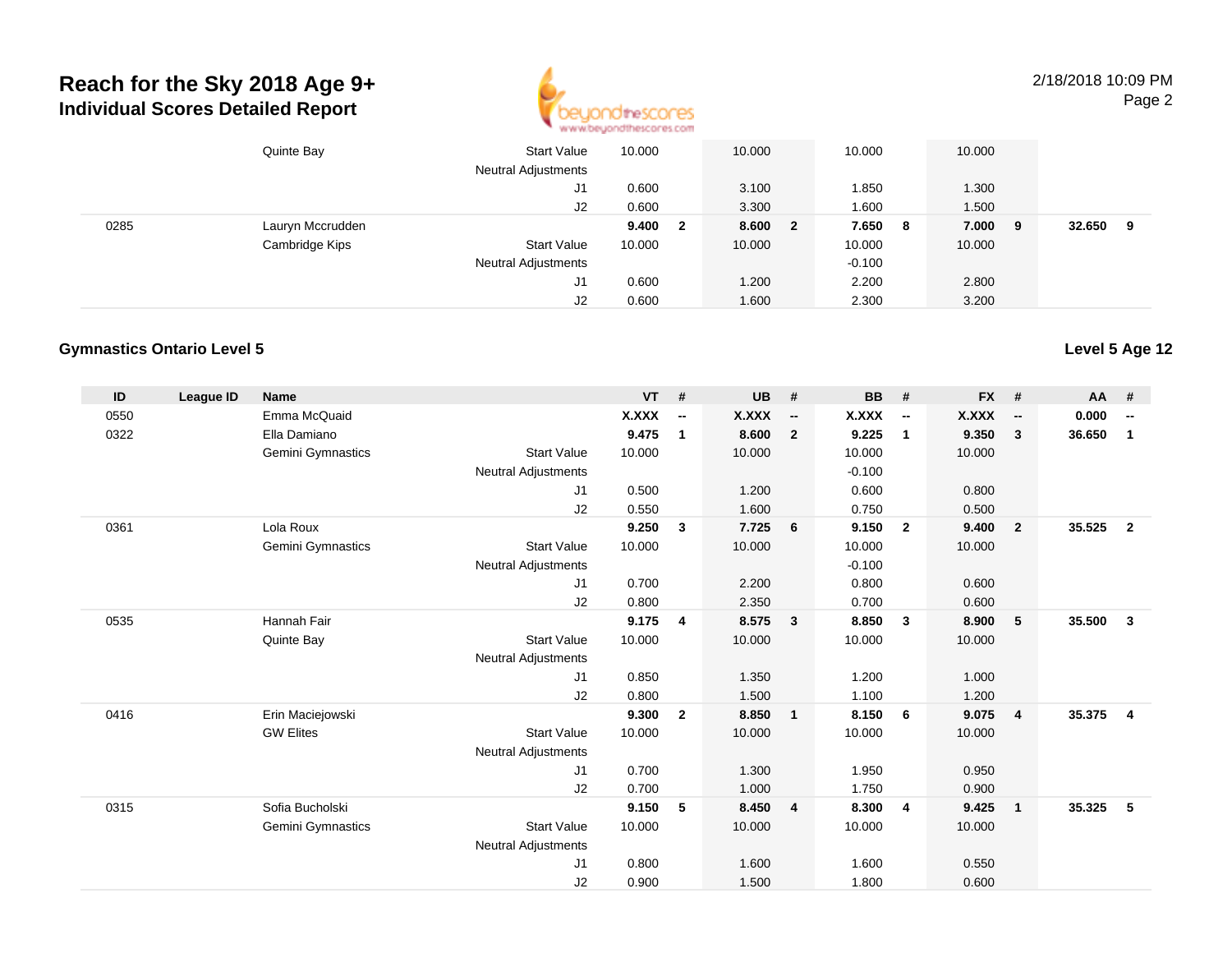

| 0417 | <b>Lily Maillet</b> |                            | 8.200  |     | 8.250  | 5 | 8.000  |     | 8.650  | - 7 | 33.100 | - 6 |
|------|---------------------|----------------------------|--------|-----|--------|---|--------|-----|--------|-----|--------|-----|
|      | <b>GW Elites</b>    | <b>Start Value</b>         | 10.000 |     | 10.000 |   | 10.000 |     | 10.000 |     |        |     |
|      |                     | Neutral Adjustments        |        |     |        |   |        |     |        |     |        |     |
|      |                     | J1                         | .900 ا |     | 1.850  |   | 1.900  |     | 1.250  |     |        |     |
|      |                     | J2                         | 1.700  |     | 1.650  |   | 2.100  |     | 1.450  |     |        |     |
| 0537 | Kate-Anne McCaw     |                            | 8.650  | - 6 | 7.200  | 7 | 8.275  | - 5 | 8.775  | - 6 | 32.900 |     |
|      | Quinte Bay          | <b>Start Value</b>         | 10.000 |     | 10.000 |   | 10.000 |     | 10.000 |     |        |     |
|      |                     | <b>Neutral Adjustments</b> |        |     |        |   |        |     |        |     |        |     |
|      |                     | J1                         | 1.300  |     | 2.600  |   | 1.850  |     | 1.150  |     |        |     |
|      |                     | J2                         | 1.400  |     | 3.000  |   | 1.600  |     | 1.300  |     |        |     |

#### **Gymnastics Ontario Level 5**

| ID   | League ID | <b>Name</b>                |                            | <b>VT</b> | #              | <b>UB</b> | #                       | <b>BB</b> | #              | <b>FX</b> | #              | <b>AA</b> | #              |
|------|-----------|----------------------------|----------------------------|-----------|----------------|-----------|-------------------------|-----------|----------------|-----------|----------------|-----------|----------------|
| 0346 |           | Faith McHardy              |                            | 9.300     | 3              | 9.100     | $\overline{1}$          | 9.400     | $\overline{1}$ | 9.250     | $\mathbf{1}$   | 37.050    | $\mathbf{1}$   |
|      |           | Gemini Gymnastics          | <b>Start Value</b>         | 10.000    |                | 10.000    |                         | 10.000    |                | 10.000    |                |           |                |
|      |           |                            | <b>Neutral Adjustments</b> |           |                |           |                         | $-0.100$  |                |           |                |           |                |
|      |           |                            | J <sub>1</sub>             | 0.700     |                | 0.950     |                         | 0.550     |                | 0.800     |                |           |                |
|      |           |                            | J <sub>2</sub>             | 0.700     |                | 0.850     |                         | 0.450     |                | 0.700     |                |           |                |
| 0596 |           | Stephanie Dundas           |                            | 8.800     | 6              | 8.900     | $\overline{\mathbf{2}}$ | 8.725     | $\overline{2}$ | 9.100     | $\overline{2}$ | 35.525    | $\overline{2}$ |
|      |           | <b>Whitby Gymnastics</b>   | <b>Start Value</b>         | 10.000    |                | 10.000    |                         | 10.000    |                | 10.000    |                |           |                |
|      |           |                            | <b>Neutral Adjustments</b> |           |                |           |                         |           |                |           |                |           |                |
|      |           |                            | J <sub>1</sub>             | 1.100     |                | 1.100     |                         | 1.350     |                | 0.850     |                |           |                |
|      |           |                            | J <sub>2</sub>             | 1.300     |                | 1.100     |                         | 1.200     |                | 0.950     |                |           |                |
| 0473 |           | <b>Gracie McDonell</b>     |                            | 9.350     | $\overline{2}$ | 8.875     | $\overline{\mathbf{3}}$ | 8.125     | 5              | 8.950     | 5              | 35.300    | $\mathbf{3}$   |
|      |           | Kingston Gymnastics        | <b>Start Value</b>         | 10.000    |                | 10.000    |                         | 10.000    |                | 10.000    |                |           |                |
|      |           |                            | <b>Neutral Adjustments</b> |           |                |           |                         |           |                |           |                |           |                |
|      |           |                            | J <sub>1</sub>             | 0.700     |                | 1.200     |                         | 1.950     |                | 0.950     |                |           |                |
|      |           |                            | J2                         | 0.600     |                | 1.050     |                         | 1.800     |                | 1.150     |                |           |                |
| 0423 |           | Alicia Robertson           |                            | 8.875     | 4              | 8.400     | 5                       | 8.325     | $\overline{4}$ | 9.025     | $\overline{4}$ | 34.625    | $\overline{4}$ |
|      |           | <b>GW Elites</b>           | <b>Start Value</b>         | 10.000    |                | 10.000    |                         | 10.000    |                | 10.000    |                |           |                |
|      |           |                            | <b>Neutral Adjustments</b> |           |                |           |                         | $-0.100$  |                |           |                |           |                |
|      |           |                            | J1                         | 1.150     |                | 1.700     |                         | 1.500     |                | 0.850     |                |           |                |
|      |           |                            | J <sub>2</sub>             | 1.100     |                | 1.500     |                         | 1.650     |                | 1.100     |                |           |                |
| 0399 |           | Chyann Hill                |                            | 9.400     | $\mathbf{1}$   | 8.000     | 9                       | 8.100     | - 6            | 9.050     | $\mathbf{3}$   | 34.550    | 5              |
|      |           | <b>Grand River Gymmies</b> | <b>Start Value</b>         | 10.000    |                | 10.000    |                         | 10.000    |                | 10.000    |                |           |                |
|      |           |                            | <b>Neutral Adjustments</b> |           |                |           |                         | $-0.300$  |                |           |                |           |                |
|      |           |                            | J <sub>1</sub>             | 0.600     |                | 2.150     |                         | 1.650     |                | 0.900     |                |           |                |
|      |           |                            | J <sub>2</sub>             | 0.600     |                | 1.850     |                         | 1.550     |                | 1.000     |                |           |                |

**Level 5 Age 13**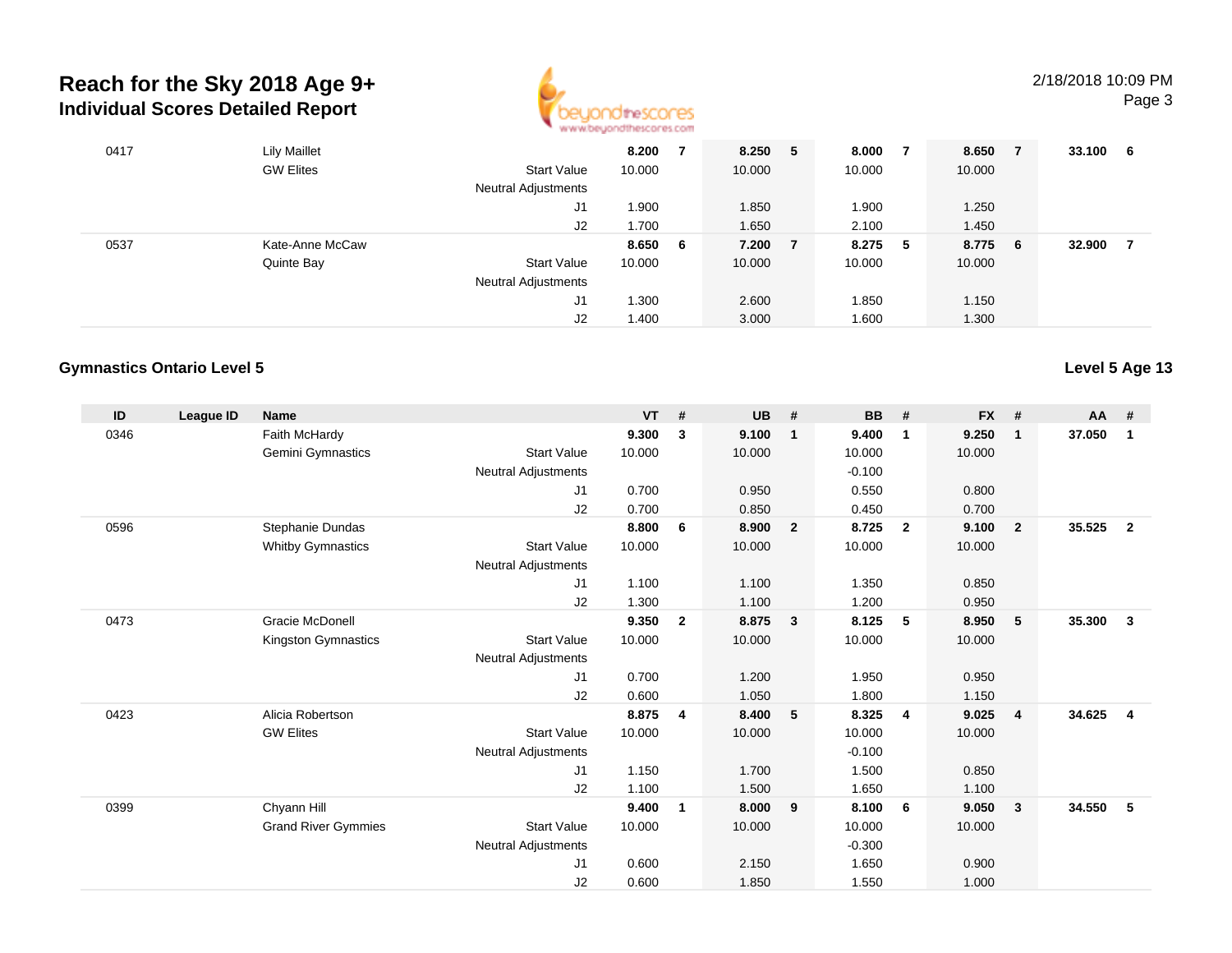

| 0344 | Rosie McCarthy<br>Gemini Gymnastics | <b>Start Value</b><br><b>Neutral Adjustments</b> | 9.350<br>10.000 | $\overline{2}$ | 8.325<br>10.000 | $\overline{7}$ | 8.000<br>10.000 | 7              | 8.850<br>10.000 | - 6                      | 34.525 | - 6            |
|------|-------------------------------------|--------------------------------------------------|-----------------|----------------|-----------------|----------------|-----------------|----------------|-----------------|--------------------------|--------|----------------|
|      |                                     | J1                                               | 0.700           |                | 1.550           |                | 2.050           |                | 1.100           |                          |        |                |
|      |                                     | J2                                               | 0.600           |                | 1.800           |                | 1.950           |                | 1.200           |                          |        |                |
| 0340 | Annabelle Kortner lacobet           |                                                  | 8.600           | $\overline{7}$ | 8.350           | 6              | 8.725           | $\overline{2}$ | 7.450           | - 8                      | 33.125 | $\overline{7}$ |
|      | Gemini Gymnastics                   | <b>Start Value</b>                               | 10.000          |                | 10.000          |                | 10.000          |                | 10.000          |                          |        |                |
|      |                                     | <b>Neutral Adjustments</b>                       |                 |                |                 |                |                 |                |                 |                          |        |                |
|      |                                     | J1                                               | 1.400           |                | 1.750           |                | 1.250           |                | 2.500           |                          |        |                |
|      |                                     | J2                                               | 1.400           |                | 1.550           |                | 1.300           |                | 2.600           |                          |        |                |
| 0555 | Ela Seifert                         |                                                  | 8.350           | 8              | 8.175           | 8              | 7.175           | -8             | 8.050           | $\overline{7}$           | 31.750 | - 8            |
|      | Scarborough Gym Elites              | <b>Start Value</b>                               | 10.000          |                | 10.000          |                | 10.000          |                | 10.000          |                          |        |                |
|      |                                     | <b>Neutral Adjustments</b>                       |                 |                |                 |                |                 |                |                 |                          |        |                |
|      |                                     | J1                                               | 1.600           |                | 1.850           |                | 2.950           |                | 2.000           |                          |        |                |
|      |                                     | J2                                               | 1.700           |                | 1.800           |                | 2.700           |                | 1.900           |                          |        |                |
| 0418 | <b>Riley McKinnon</b>               |                                                  | 8.850           | 5              | 8.675           | $\overline{4}$ | 8.450           | 3              | X.XXX           | $\overline{\phantom{a}}$ | 25.975 | - 9            |
|      | <b>GW Elites</b>                    | <b>Start Value</b>                               | 10.000          |                | 10.000          |                | 10.000          |                |                 |                          |        |                |
|      |                                     | Neutral Adjustments                              |                 |                |                 |                | $-0.100$        |                |                 |                          |        |                |
|      |                                     | J <sub>1</sub>                                   | 1.000           |                | 1.300           |                | 1.400           |                |                 |                          |        |                |
|      |                                     | J2                                               | 1.300           |                | 1.350           |                | 1.500           |                |                 |                          |        |                |

#### **Gymnastics Ontario Level 5**

### **Level 5 Age 14+**

| ID   | League ID | <b>Name</b>              |                            | $VT$ # |                | <b>UB</b> | #                       | <b>BB</b> | #              | <b>FX</b> | #              | $AA$ # |                |
|------|-----------|--------------------------|----------------------------|--------|----------------|-----------|-------------------------|-----------|----------------|-----------|----------------|--------|----------------|
| 0336 |           | Mackenzie Kennedy        |                            | 9.600  | $\overline{2}$ | 8.125     | $\overline{\mathbf{3}}$ | 8.650     | $\overline{2}$ | 8.900     | 3              | 35.275 |                |
|      |           | <b>Gemini Gymnastics</b> | <b>Start Value</b>         | 10.000 |                | 10.000    |                         | 10.000    |                | 10.000    |                |        |                |
|      |           |                          | <b>Neutral Adjustments</b> |        |                |           |                         |           |                |           |                |        |                |
|      |           |                          | J <sub>1</sub>             | 0.400  |                | 1.850     |                         | 1.400     |                | 1.000     |                |        |                |
|      |           |                          | J2                         | 0.400  |                | 1.900     |                         | 1.300     |                | 1.200     |                |        |                |
| 0599 |           | <b>Moriah Gilbert</b>    |                            | 8.975  | 3              | 8.525     | $\overline{\mathbf{2}}$ | 8.150     | 3              | 9.250     |                | 34.900 | $\overline{2}$ |
|      |           | <b>Whitby Gymnastics</b> | <b>Start Value</b>         | 10.000 |                | 10.000    |                         | 10.000    |                | 10.000    |                |        |                |
|      |           |                          | <b>Neutral Adjustments</b> |        |                |           |                         |           |                |           |                |        |                |
|      |           |                          | J <sub>1</sub>             | 0.900  |                | 1.450     |                         | 1.950     |                | 0.700     |                |        |                |
|      |           |                          | J2                         | 1.150  |                | 1.500     |                         | 1.750     |                | 0.800     |                |        |                |
| 0705 |           | <b>Chenelle Bedward</b>  |                            | 8.875  | -5             | 8.700     | $\overline{\mathbf{1}}$ | 8.075     | 4              | 9.150     | $\overline{2}$ | 34.800 | 3              |
|      |           | Scarborough Gym Elites   | <b>Start Value</b>         | 10.000 |                | 10.000    |                         | 10.000    |                | 10.000    |                |        |                |
|      |           |                          | <b>Neutral Adjustments</b> |        |                |           |                         | $-0.100$  |                |           |                |        |                |
|      |           |                          | J <sub>1</sub>             | 1.150  |                | 1.250     |                         | 1.750     |                | 0.800     |                |        |                |
|      |           |                          | J2                         | 1.100  |                | 1.350     |                         | 1.900     |                | 0.900     |                |        |                |